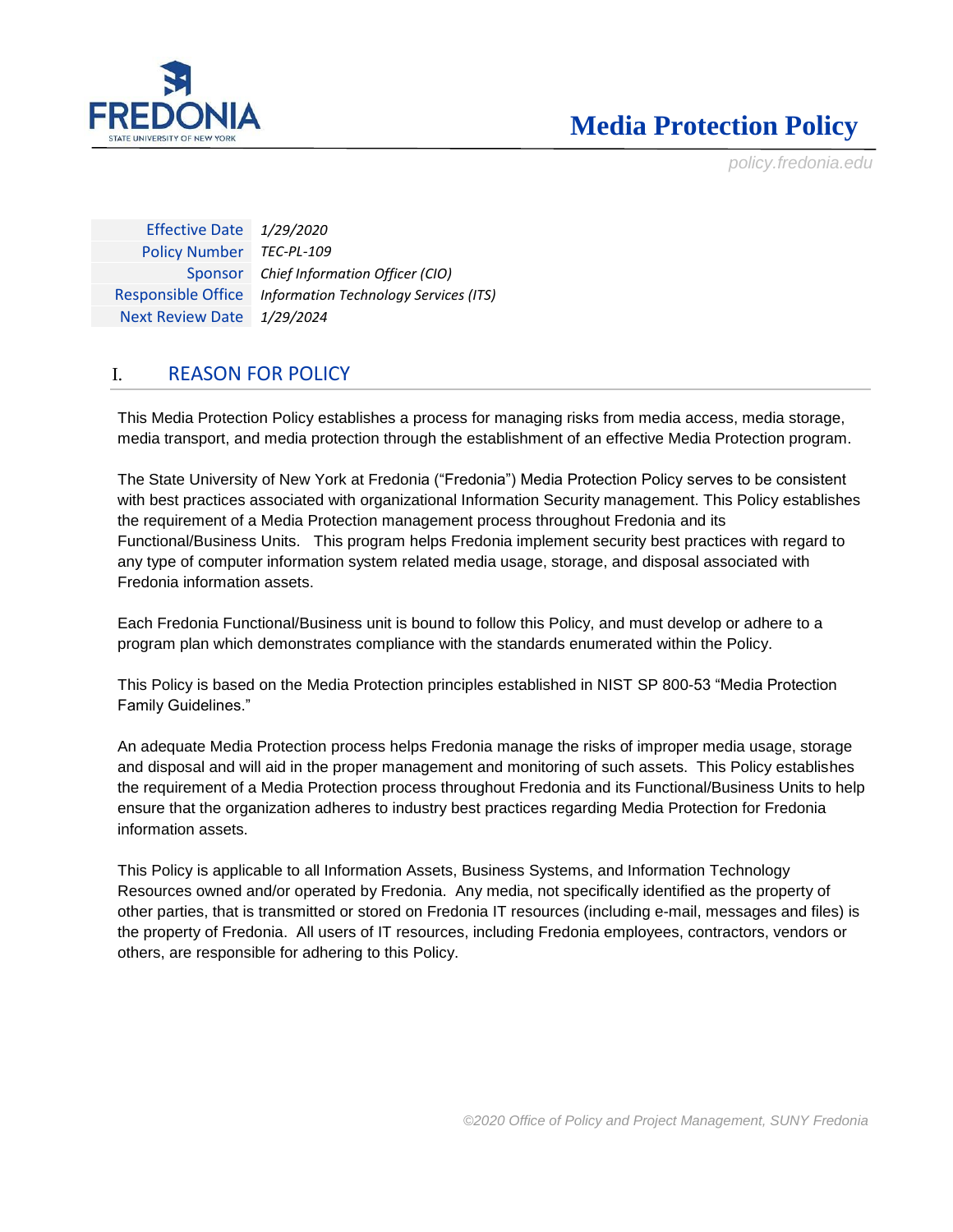

*policy.fredonia.edu*

### II. POLICY STATEMENT

It is the Policy of Fredonia to establish and adhere to a Media Protection process that ensures security best practices and capabilities throughout Fredonia and its Functional/Business units. The purpose of a Media Protection process is to help manage the risks associated with inappropriate media usage, storage and disposal. Proper Media Protection is critical for ensuring that Fredonia systems have not been compromised. Each Fredonia Functional/Business Unit or Affiliate utilizing Fredonia Information Assets, Business Systems, and Information Technology Resources must adhere to the Media Protection process outlined in this Policy, and must develop or adhere to a program plan that demonstrates compliance with the standards enumerated in this Policy.

All Fredonia Functional/Business Units must take action to implement the Media Protection steps outlined in the NIST SP 800-53 "Media Protection Family guidelines" in accordance with this Policy. Unless otherwise directed by Federal regulations relating to the implementation of the NIST SP 800-171 requirements, all controls will be implemented in accordance with the "LOW" baseline standard.

NOTE: The Information Technology Services (ITS) department will generally be the primary implementers of these controls however, any employee or affiliate utilizing University regulated data and/or system(s) will need to adhere to the policy requirements.

1. Media Protection Policy and Procedures: (MP-1):

Fredonia:

a. Develops, documents, and disseminates to Fredonia employees and Affiliates that utilize University regulated data and/or systems:

1. A media protection policy that addresses purpose, scope, roles, responsibilities, management commitment, coordination among organizational entities, and compliance; and

2. Procedures to facilitate the implementation of the media protection policy and associated media protection controls; and

- b. Reviews and updates the current:
	- 1. Media protection policy annually; and
	- 2. Media protection procedures as needed.
- 2. Media Access: (MP-2)[1]:

Fredonia restricts access to Universal Serial Bus (USB) external drives other such external media drives to Category III - Restricted computers.

3. Media Marking: (MP-3)[1]:

Fredonia:

a. Marks information system media indicating the distribution limitations, handling caveats, and applicable security markings (if any) of the information; and

b. Exemption are made on a case by case basis and need the approval of the Information Security Office (ISO).

4. Media Storage: (MP-4)[1]:

Fredonia: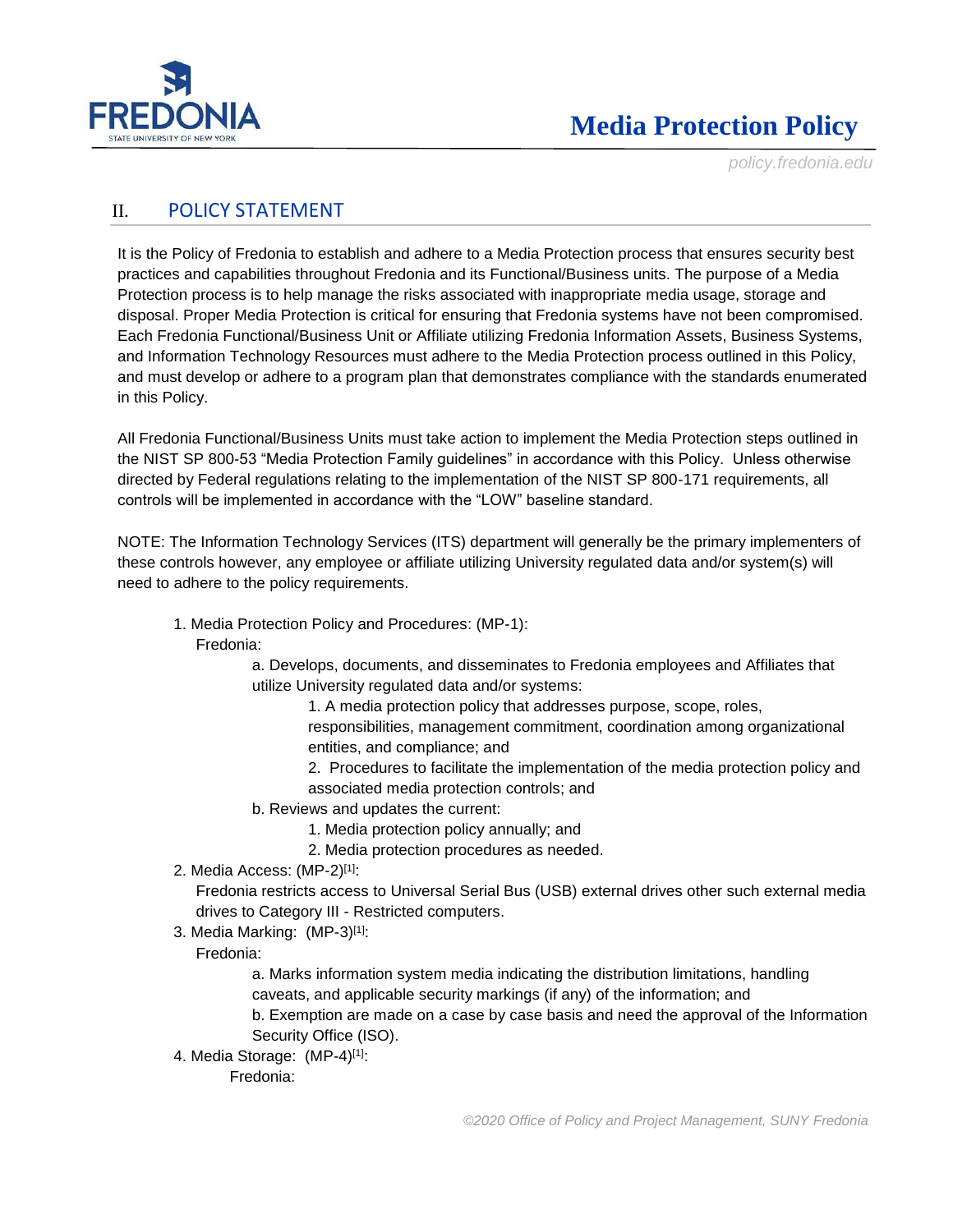

*policy.fredonia.edu*

a. Physically controls and securely stores digital and/or non-digital media within locked areas at all times; and

b. Protects information system media until the media are destroyed or sanitized using approved equipment, techniques, and procedures.

5. Media Transport: (MP-5: 5.4)[1]:

Fredonia:

a. Protects and controls electronic and physical media containing regulated University data while in transport (physically moved from one location to another) to prevent inadvertent or inappropriate disclosure and use. "Electronic media" means electronic storage media including memory devices in laptops and computers (hard drives) and any removable, transportable digital memory media, such as magnetic tape or disk, backup medium, optical disk, flash drives, external hard drives, or digital memory card. Dissemination to another agency is authorized if:

1. The other agency is an Authorized Recipient of such information and is being serviced by the accessing agency, or

2. The other agency is performing personnel and appointment functions for criminal justice employment applicants.

Fredonia personnel shall:

1. Protect and control electronic and physical media during transport outside of controlled areas.

2. Restrict the pickup, receipt, transfer and delivery of such media to authorized personnel.

Fredonia personnel will control, protect, and secure electronic and physical media during transport from public disclosure by:

- 1. Use of privacy statements in electronic and paper documents.
- 2. Limiting the collection, disclosure, sharing and use of Fredonia regulated data.

3. Following the least privilege and role based rules for allowing access. Limit access to Fredonia regulated data to only those people or roles that require access.

4. Securing hand carried confidential electronic and paper documents by:

a. Storing Fredonia regulated data in a locked briefcase or lockbox.

b. Only viewing or accessing the Fredonia regulated data electronically or document printouts in a physically secure location by authorized personnel.

c. For hard copy printouts or Fredonia regulated documents:

i. Package hard copy printouts in such a way as to not have any Fredonia regulated information viewable.

ii. That are mailed or shipped, agency must document procedures and only release to authorized individuals. DO NOT MARK THE PACKAGE TO BE MAILED CONFIDENTIAL. Packages containing Fredonia regulated information material are to be sent by method(s) that provide for complete shipment tracking and history, and signature confirmation of delivery.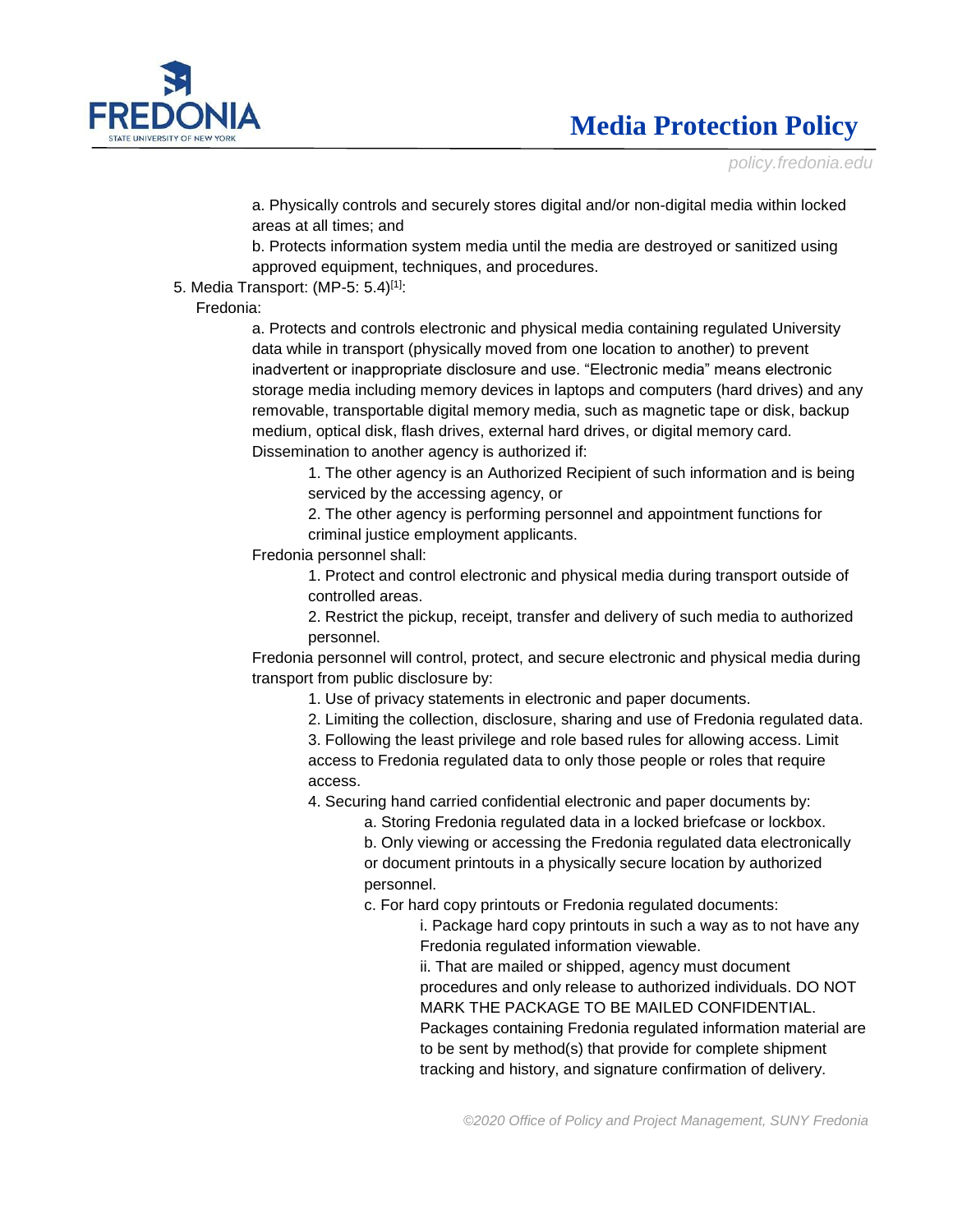

*policy.fredonia.edu*

5. Not taking Fredonia regulated data home or when traveling unless authorized by your supervisor or . When disposing of confidential documents, use a crosscut shredder.

b. Maintains accountability for information system media during transport outside of controlled areas;

c. Documents activities associated with the transport of information system media; and d. Restricts the activities associated with the transport of information system media to

authorized personnel.

Cryptographic Protection (5.4): The information system implements cryptographic mechanisms to protect the confidentiality and integrity of information stored on digital media during transport outside of controlled areas.

6. Media Sanitization: (MP-6)[1]:

#### Fredonia:

a. Sanitizes electronic storage media prior to disposal, release out of organizational control, or release for reuse using methods approved by the Information Security Office (ISO) in accordance with applicable federal and organizational standards and policies; and

b. Employs sanitization mechanisms with the strength and integrity commensurate with the security category or classification of the information.

7. Media Use: (MP-7: 7.1)[1]:

Fredonia prohibits the use of external storage media (e.g USB hard drives) on Category III - Restricted computers.

Prohibit Use Without Owner (MP-7.1):

Fredonia prohibits the use of portable storage devices in organizational information systems when such devices have no identifiable owner.

8. Media Downgrading: (MP-8):

### Fredonia:

a. Establishes information system media downgrading process approved by the Information Security Office (ISO);

b. Ensures that the information system media downgrading process is commensurate with the security category and/or classification level of the information to be removed and the access authorizations of the potential recipients of the downgraded information;

- c. Identifies information system media requiring downgrading; and
- d. Downgrades the identified information system media using the established process.

[1] Note: This 800-53 security control directly relates to CUI security requirement 3.4 Configuration Management specified in the 800-171 document.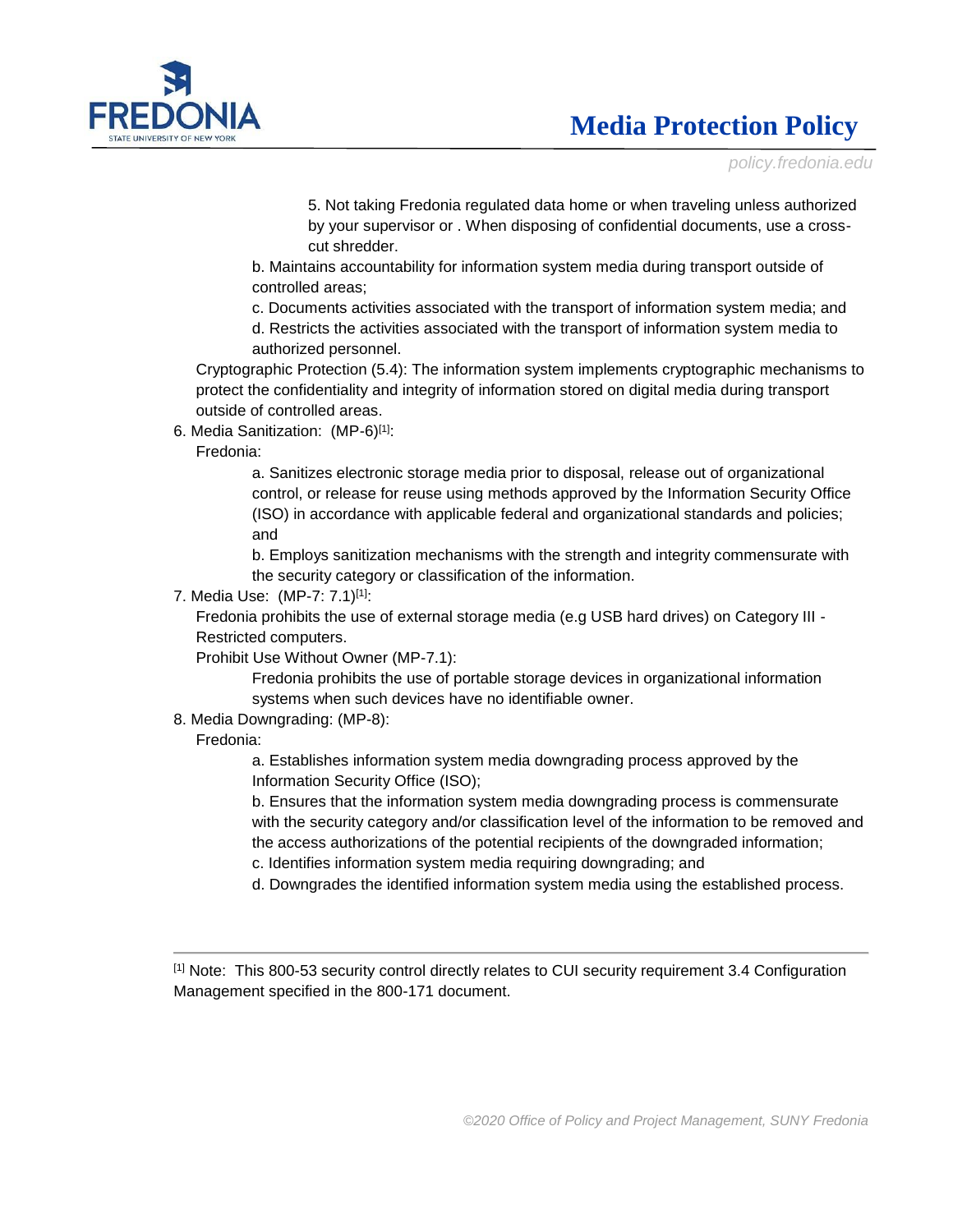

*policy.fredonia.edu*

### III. RELATED DOCUMENTS, FORMS AND TOOLS

[SUNY Procedure, Information Security Guidelines, Procedure Document 6608.](http://www.suny.edu/sunypp/documents.cfm?doc_id=583)

### **OTHER RELATED INFORMATION**

The following are references to related Federal and State laws, policies, guidelines, and resources on cyber security.

Federal [NIST National Institute of Standards and Technology,](http://csrc.nist.gov/) U.S. Department of Commerce, Information Technology Laboratory, Computer Security Division, Computer Security Resource Center.

- NIST 800-171
	- o [NIST Special Publication 800-171, Protecting Controlled Unclassified Information in](http://dx.doi.org/10.6028/NIST.SP.800-171)  [Nonfederal Information Systems and Organizations,](http://dx.doi.org/10.6028/NIST.SP.800-171) June 2015.
		- Summary: The protection of Controlled Unclassified Information (CUI) while residing in nonfederal information systems and organizations is of paramount importance to federal agencies and can directly impact the ability of the federal government to successfully carry out its designated missions and business operations. The requirements apply to all components of nonfederal information systems and organizations that process, store, or transmit CUI, or provide security protection for such components. The CUI requirements are intended for use by federal agencies in contractual vehicles or other agreements established between those agencies and non federal organizations.
- NIST 800-53
	- o [NIST Special Publication 800-53, Security and Privacy Controls for Federal Information](http://nvlpubs.nist.gov/nistpubs/SpecialPublications/NIST.SP.800-53r4.pdf)  [Systems and Organizations, Revision 4,](http://nvlpubs.nist.gov/nistpubs/SpecialPublications/NIST.SP.800-53r4.pdf) Joint Task Force Transformation Initiative, April 2013.
		- Summary: To achieve more secure information systems and effective risk management, document provides "guidelines for selecting and specifying security controls for organizations and information systems supporting the executive agencies of the federal government to meet the requirements of FIPS Publication 200, Minimum Security Requirements for Federal Information and Information Systems."
	- o [Summary of NIST SP 800-53 Revision 4, Security and Privacy Controls for Federal](http://csrc.nist.gov/publications/nistpubs/800-53-rev4/sp800-53r4_summary.pdf)  [Information Systems and Organizations,](http://csrc.nist.gov/publications/nistpubs/800-53-rev4/sp800-53r4_summary.pdf) NIST Computer Security Division, February 19, 2014.
		- Summary: Provides an overview of NIST Special Publication (SP) 800-53 Revision 4, Security and Privacy Controls for Federal Information Systems and Organizations, which was published April 30, 2013.
	- o [NIST Special Publication 800-53,](https://web.nvd.nist.gov/view/800-53/home) NIST SP 800-53 database of security controls and associated assessment procedures defined in NIST SP 800-53 Revision 4, Recommended Security Controls for Federal Information Systems and Organizations.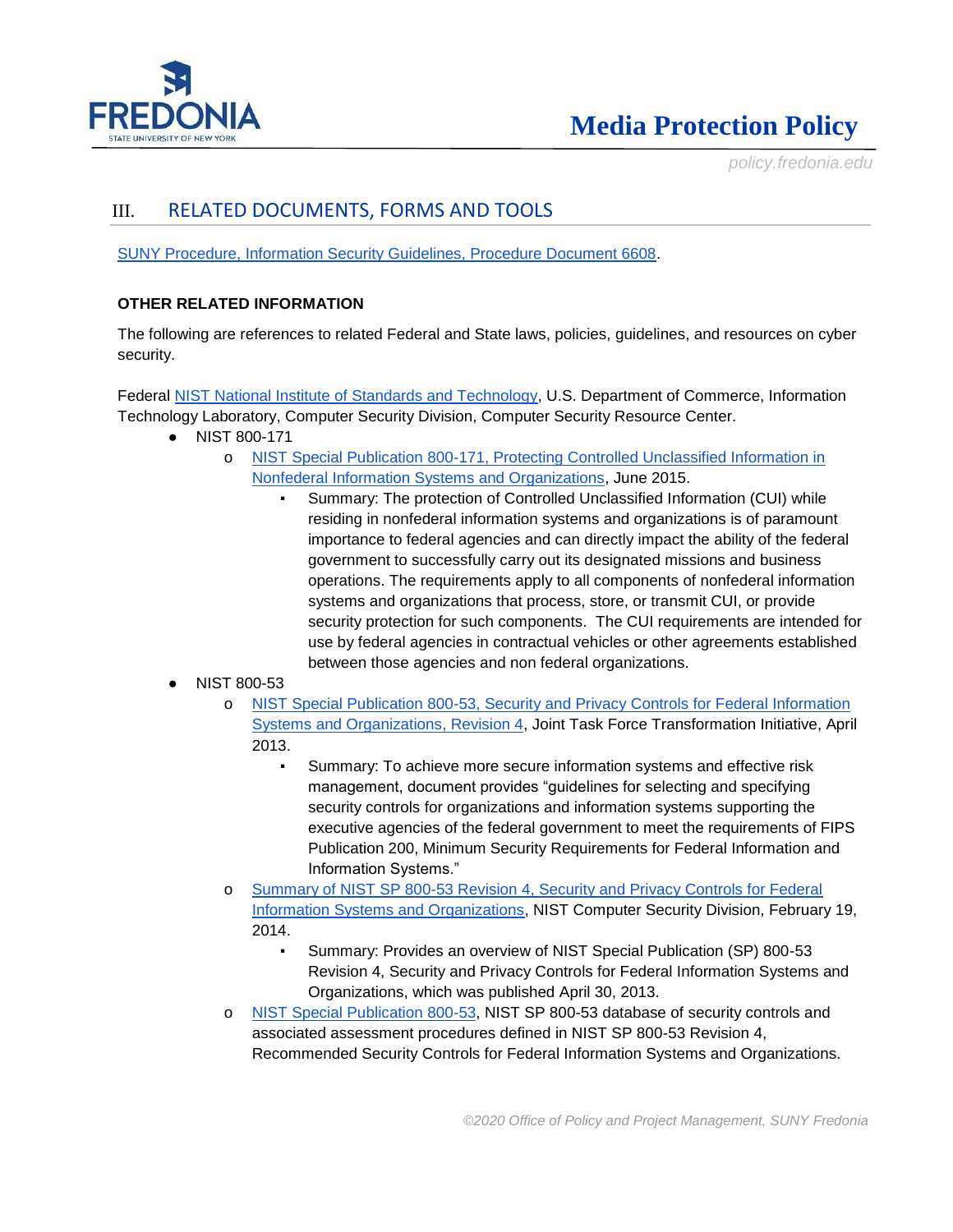

*policy.fredonia.edu*

- Security Controls and Assessment Procedures for Federal Information Systems [and Organizations -](https://web.nvd.nist.gov/view/800-53/Rev4/home) Control Families, NIST Special Publication 800-53 (Rev. 4).
	- AC [Access Control](http://web.nvd.nist.gov/view/800-53/Rev4/family?familyName=Access%20Control)
	- **AU [Audit and Accountability](http://web.nvd.nist.gov/view/800-53/Rev4/family?familyName=Audit%20and%20Accountability)**
	- AT [Awareness and Training](http://web.nvd.nist.gov/view/800-53/Rev4/family?familyName=Awareness%20and%20Training)
	- **CM [Configuration Management](http://web.nvd.nist.gov/view/800-53/Rev4/family?familyName=Configuration%20Management)**
	- CP [Contingency Planning](http://web.nvd.nist.gov/view/800-53/Rev4/family?familyName=Contingency%20Planning)
	- IA [Identification and Authentication](http://web.nvd.nist.gov/view/800-53/Rev4/family?familyName=Identification%20and%20Authentication)
	- IR [Incident Response](http://web.nvd.nist.gov/view/800-53/Rev4/family?familyName=Incident%20Response)
	- MA [Maintenance](http://web.nvd.nist.gov/view/800-53/Rev4/family?familyName=Maintenance)
	- MP [Media Protection](http://web.nvd.nist.gov/view/800-53/Rev4/family?familyName=Media%20Protection)
	- PS [Personnel Security](http://web.nvd.nist.gov/view/800-53/Rev4/family?familyName=Personnel%20Security)
	- PE [Physical and Environmental Protection](http://web.nvd.nist.gov/view/800-53/Rev4/family?familyName=Physical%20and%20Environmental%20Protection)
	- PL [Planning](http://web.nvd.nist.gov/view/800-53/Rev4/family?familyName=Planning)
	- PM [Program Management](http://web.nvd.nist.gov/view/800-53/Rev4/family?familyName=Program%20Management)
	- RA [Risk Assessment](http://web.nvd.nist.gov/view/800-53/Rev4/family?familyName=Risk%20Assessment)
	- CA [Security Assessment and Authorization](http://web.nvd.nist.gov/view/800-53/Rev4/family?familyName=Security%20Assessment%20and%20Authorization)
	- SC [System and Communications Protection](http://web.nvd.nist.gov/view/800-53/Rev4/family?familyName=System%20and%20Communications%20Protection)
	- SI [System and Information Integrity](http://web.nvd.nist.gov/view/800-53/Rev4/family?familyName=System%20and%20Information%20Integrity)
	- SA [System and Services Acquisition](http://web.nvd.nist.gov/view/800-53/Rev4/family?familyName=System%20and%20Services%20Acquisition)
- NIST 800-100
	- o [Special Publication 800-100, Information Security Handbook: A Guide for Manager,](http://csrc.nist.gov/publications/nistpubs/800-100/SP800-100-Mar07-2007.pdf)
		- United States Department of Commerce National Institute for Standards and Technology (NIST), October 2006.
			- Summary: Written for the federal sector, but provides guidance on a variety of other governmental, organizational, or institutional security requirements. Within the document, it informs information security management teams (CIOs, CISOs, and security managers) about various aspects of information security that they will be expected to implement and oversee in their respective organizations, and provides guidance for facilitating a more consistent approach to information security programs across the federal government.
- NIST 800-92
	- o [Special Publication 800-92 Guide to Computer Security Log Management,](http://csrc.nist.gov/publications/nistpubs/800-92/SP800-92.pdf) United States Department of Commerce National Institute for Standards and Technology (NIST), September 2006.
		- Summary: Assists organizations in understanding the need for sound computer security log management and provides practical guidance on developing, implementing, and maintaining effective log management practices throughout an enterprise.
- NIST 800-76-2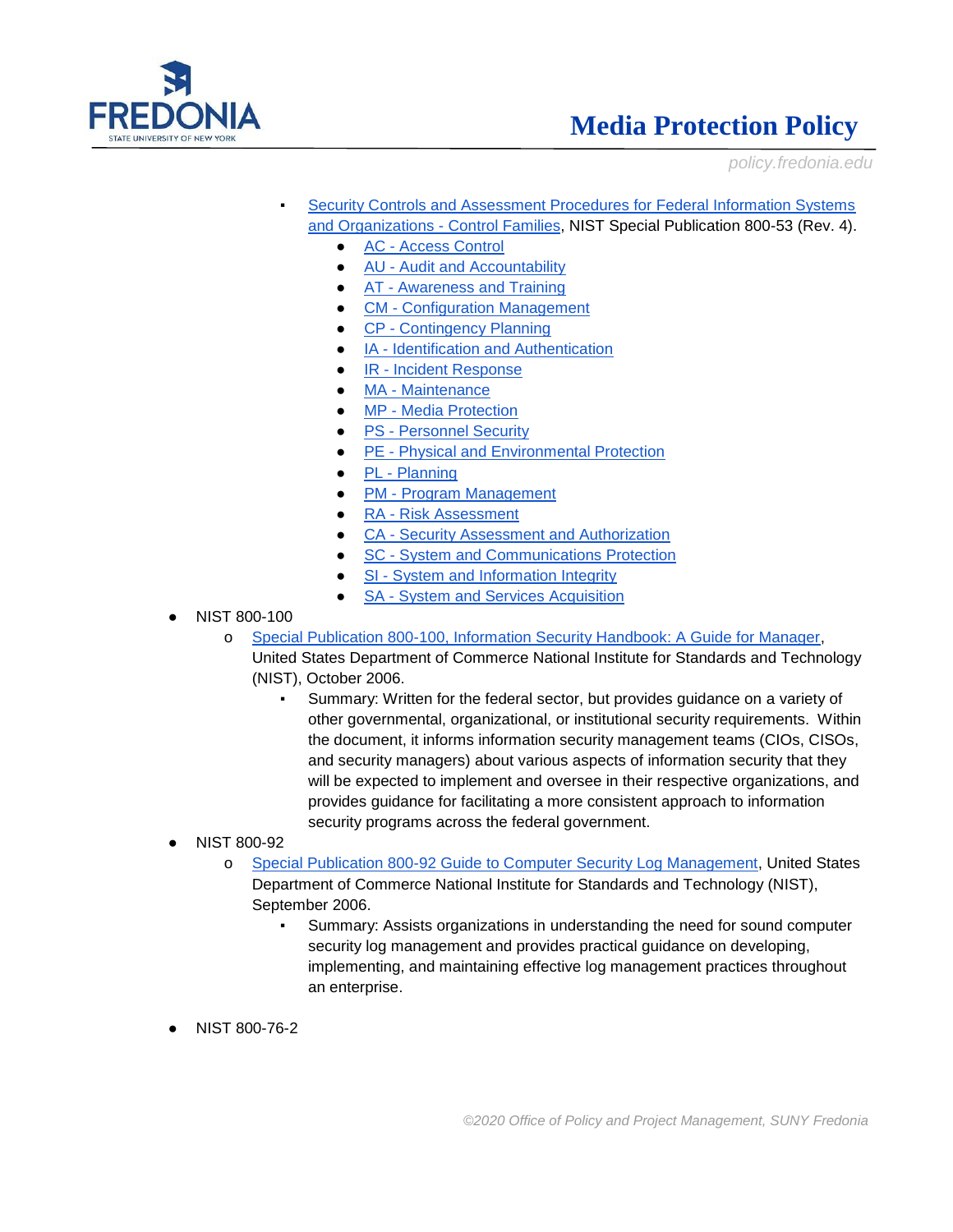

*policy.fredonia.edu*

- o [Special Publication 800-76-2 Biometric Data Specification of Personal Identity](http://dx.doi.org/10.6028/NIST.SP.800-76-2)  [Verification,](http://dx.doi.org/10.6028/NIST.SP.800-76-2) United States Department of Commerce National Institute for Standards and Technology (NIST), July 2013.
	- Summary: This document contains technical specifications for biometric data mandated or allowed in [FIPS]. These specifications reflect the design goals of interoperability, performance and security of the PIV Card and PIV processes. This specification addresses iris, face and fingerprint image acquisition to variously support background checks, fingerprint template creation, retention, and authentication.
- NIST 800-60
	- o [Special Publication 800-60 Revision 1: Guide for Mapping Types of Information and](http://dx.doi.org/10.6028/NIST.SP.800-60v1r1)  [Information Systems to Security Categories,](http://dx.doi.org/10.6028/NIST.SP.800-60v1r1) United States Department of Commerce National Institute for Standards and Technology (NIST), August 2008.
		- Summary: The guideline's objective is to facilitate application of appropriate levels of information security according to a range of levels of impact or consequences that might result from the unauthorized disclosure, modification, or use of the information or information system.

#### New York State

- [New York State Information Technology Standard Number: NYS-S13-003, Sanitization/Secure](https://its.ny.gov/document/sanitizationsecure-disposal-standard)  [Standard.](https://its.ny.gov/document/sanitizationsecure-disposal-standard)
	- o Available at: [https://its.ny.gov/document/sanitizationsecure-disposal-standard.](https://its.ny.gov/document/sanitizationsecure-disposal-standard)
	- New York State Information Technology Standard Number: NYS-S14-002, Information [Classification Standard.](https://its.ny.gov/document/information-classification-standard)
		- o Available at: [https://its.ny.gov/document/information-classification-standard.](https://its.ny.gov/document/information-classification-standard)

#### SUNY

- [SUNY Policy Document Number: 6609, Records Retention and Disposition.](https://www.suny.edu/sunypp/documents.cfm?doc_id=650)
	- o Available at: [https://www.suny.edu/sunypp/documents.cfm?doc\\_id=650.](https://www.suny.edu/sunypp/documents.cfm?doc_id=650)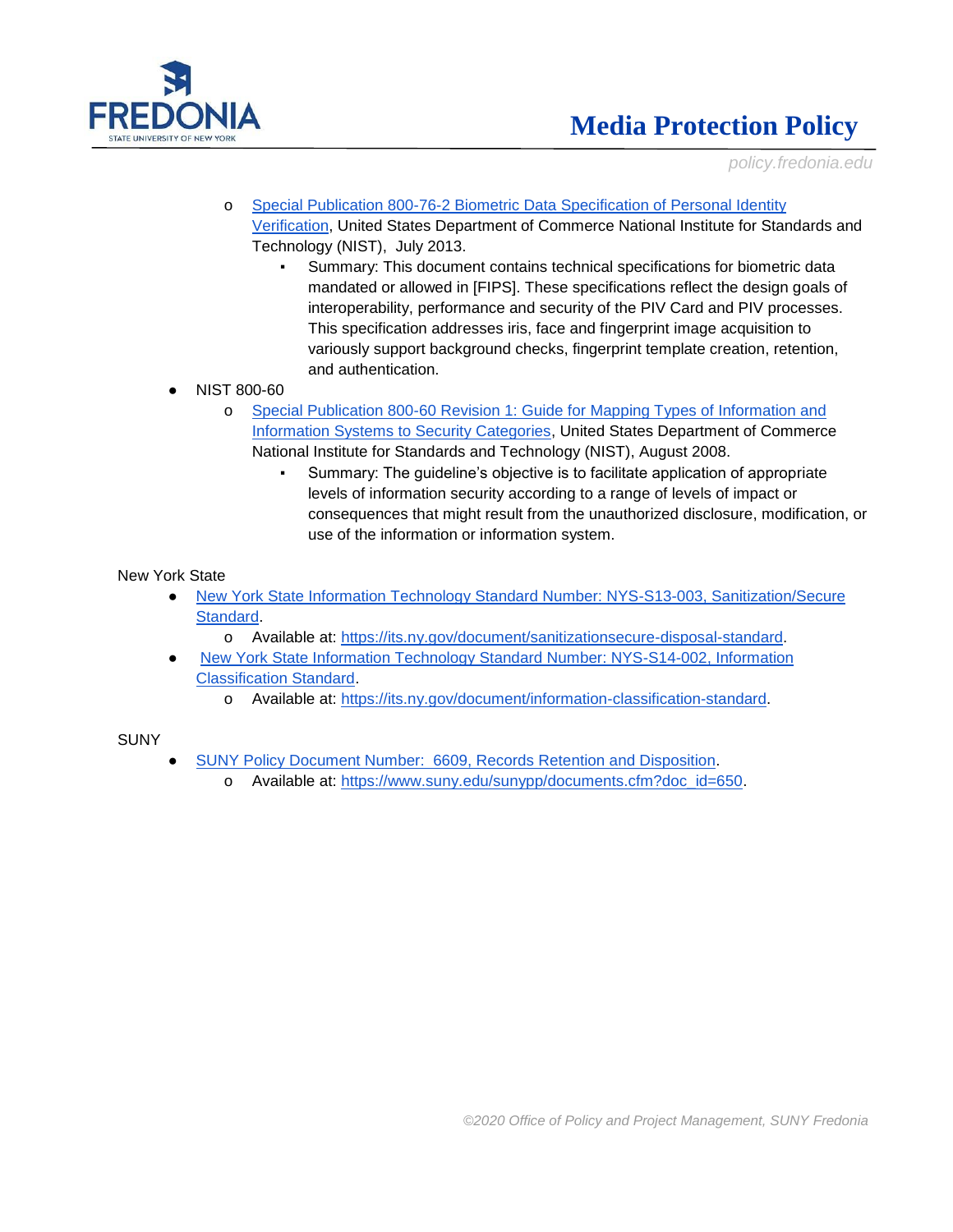

*policy.fredonia.edu*

### IV. DEFINITIONS

| <b>TERM</b>                                               | <b>DEFINITION</b>                                                                                                                                                                                                                                                                                                                                                                                                                                                                                                                                                                                                                                                                                            |  |  |  |
|-----------------------------------------------------------|--------------------------------------------------------------------------------------------------------------------------------------------------------------------------------------------------------------------------------------------------------------------------------------------------------------------------------------------------------------------------------------------------------------------------------------------------------------------------------------------------------------------------------------------------------------------------------------------------------------------------------------------------------------------------------------------------------------|--|--|--|
| <b>Business</b><br><b>Systems</b>                         | Any and all Information Technology (IT) resources and information assets owned and/or<br>operated by Fredonia.                                                                                                                                                                                                                                                                                                                                                                                                                                                                                                                                                                                               |  |  |  |
| <b>Functional/</b><br><b>Business Unit</b>                | This term used throughout the Policy refers to each and every functional, department,<br>and office unit within Fredonia, from the Provost area, to HR, to Finance, to the Business<br>Office, to IT, Counsel's Office, and on and on.                                                                                                                                                                                                                                                                                                                                                                                                                                                                       |  |  |  |
| <b>Information</b><br><b>Asset</b>                        | This term used throughout the Policy refers to Fredonia's information assets. Fredonia<br>creates, possesses, and manages information. This information is Fredonia property<br>with a financial value. The term "information asset" refers to the information that<br>Fredonia has in its possession that had value to the institution. That value of information<br>increases based on the value that the information has to Fredonia, both as property, and<br>as a tool to allow Fredonia to operate its Information Assets, Business Systems, and<br>Information Technology Resources and Functional/ Business units.                                                                                   |  |  |  |
| <b>Information</b><br><b>Technology</b><br>(IT) Resources | This term used throughout the Policy refers to Fredonia's information assets (i.e.<br>hardware, software, or data). Fredonia creates, possesses, and manages information.<br>This information is Fredonia property with a financial value. The term "Information<br>Resources" refers to the information that Fredonia has in its possession that had value to<br>the institution. That value of information increases based on the value that the<br>information has to Fredonia, both as property, and as a tool to allow Fredonia to operate<br>its Business Systems and Functional/ Business units.                                                                                                      |  |  |  |
| Event and/or<br><b>Transaction</b>                        | For purposes of this Policy, an "event" or "transaction," at a minimum, will always include<br>the following:<br>User Access within a Business System<br>$\bullet$<br>User Transactions with respect to access of Information Assets, Business<br>$\bullet$<br>Systems, and Information Technology Resources<br>Any technology access events or transactions specifically designated by the<br>$\bullet$<br>Functional/Business Unit as a circumstance which rises to the level of an<br>"event" or "transaction" worthy of documentation in the form of access logs,<br>documented access transactions, or other access to information assets that<br>is recorded for purposes of audit and accountability. |  |  |  |